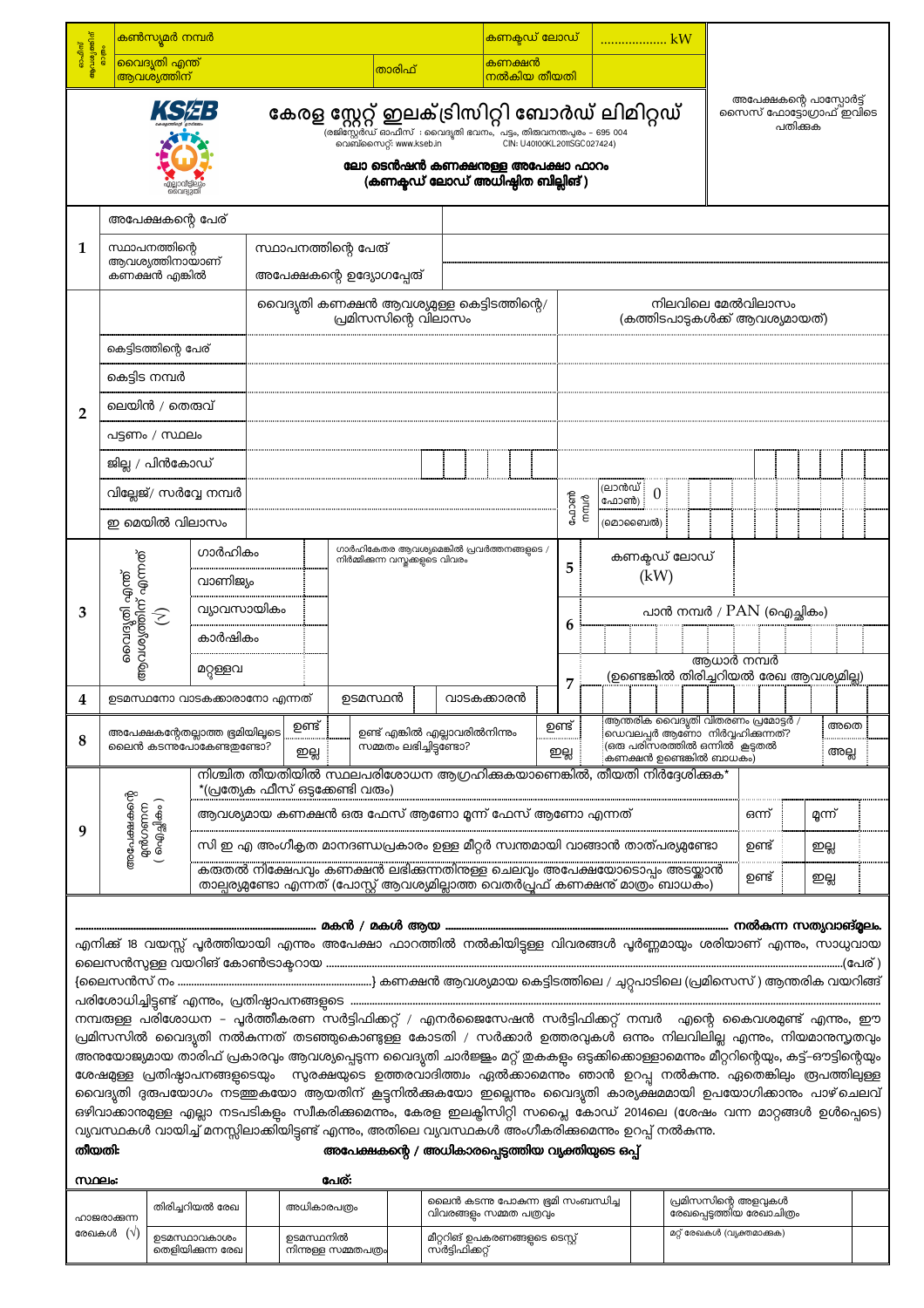## നിരാക്ഷേപ സമ്മതപത്രങ്ങളും ലൈൻ കടന്നുപോകേണ്ട അന്യവസ്തുക്കളെ സംബന്ധിച്ച വിവരങ്ങളും

| ലഭ്യമായ അനുമതികൾ |
|------------------|
|                  |
|                  |
|                  |
|                  |